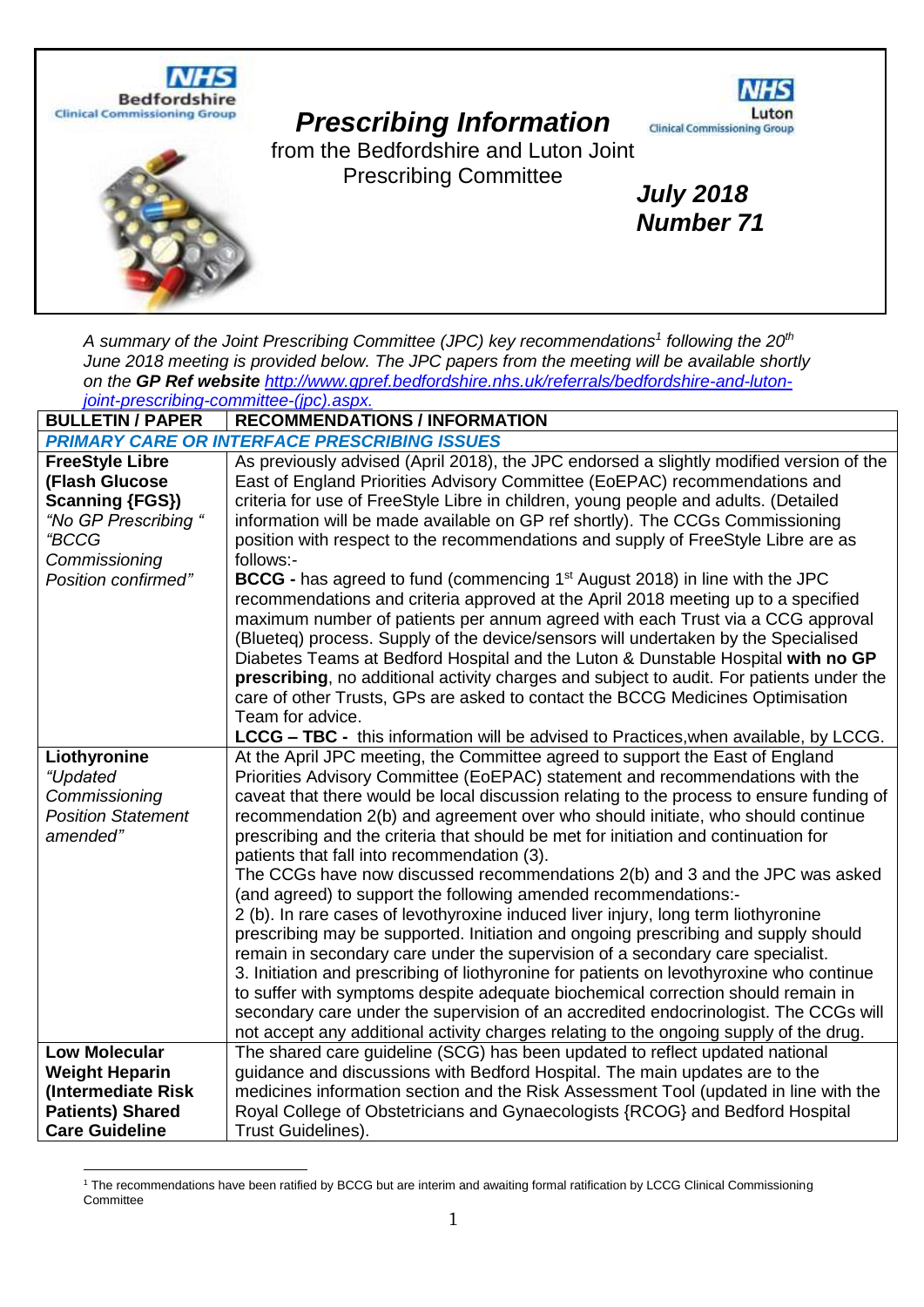| <b>Review (Bedford</b><br><b>Hospital Trust only)</b><br>"Updated SCG<br>approved"                                                                                                                                      |                                                                                                                                                                                                                                                                                                                                                                                                                                                                                                                                                                                                                                                                                                                                                                                                                                                   |
|-------------------------------------------------------------------------------------------------------------------------------------------------------------------------------------------------------------------------|---------------------------------------------------------------------------------------------------------------------------------------------------------------------------------------------------------------------------------------------------------------------------------------------------------------------------------------------------------------------------------------------------------------------------------------------------------------------------------------------------------------------------------------------------------------------------------------------------------------------------------------------------------------------------------------------------------------------------------------------------------------------------------------------------------------------------------------------------|
| <b>Vitamin D Guideline</b><br>(Paediatric)<br>"New Guideline<br>approved"                                                                                                                                               | A joint Bedfordshire and Luton Paediatric treatment pathway for the use of vitamin D<br>has been developed and agreed as a means of standardising practice in relation to the<br>management of simple vitamin D deficiency including agreed vitamin D reference<br>ranges, treatment durations, general recommendations and criteria. This quideline has<br>been agreed across all care sectors in Bedfordshire and Luton.                                                                                                                                                                                                                                                                                                                                                                                                                        |
| <b>Guideline for</b><br><b>Management of</b><br><b>Paediatric Wheeze</b><br>and Asthma in<br>Children aged 16<br>and under.<br>"New Guideline<br>$approved-$<br>anticipated availability<br>on GP ref - late<br>August" | The new guideline, which was discussed and approved by the JPC, is divided into four<br>main sections:-<br>Wheeze and Suspected Asthma in Children Under 5 years<br>Asthma Diagnosis and Management in Children aged 5-16 years.<br>Acute Asthma Management in Children Aged 5-16 years<br>$\bullet$<br>Inhaler Choices/ Spacer Devices and dosage information<br>$\bullet$<br>The JPC also supported the Primary Care Acute Medication Chart, the use of which<br>was optional for GPs, but may be helpful as a summary of actions undertaken in the<br>surgery by different clinicians.                                                                                                                                                                                                                                                         |
| <b>Adult ADHD Shared</b><br><b>Care Guideline.</b><br>"Updated SCG<br>approved for both<br><b>BCCG and LCCG</b><br>use"                                                                                                 | NICE has issued an updated Guideline (NICE Guideline 87: Attention deficit<br>hyperactivity disorder: diagnosis and management) in March 2018. The majority of the<br>changes to the shared care guideline (SCG) are as a result of updates to reflect the<br>new NICE Guideline. The original SCG applied to BCCG only, however, the updated<br>SCG applies to both BCCG and LCCG.<br>ELFT Medicines Management Committee has also ratified the guideline (July 2018).                                                                                                                                                                                                                                                                                                                                                                           |
| <b>Ketamine Shared</b><br><b>Care Guideline</b><br>"Updated SCG<br>approved"                                                                                                                                            | The Ketamine Shared Care Guideline (SCG) was approved in principle in September<br>2017, subject to some amendments. Since the original version was circulated, there<br>had been a large number of amendments and therefore the revised document came to<br>the JPC for approval and was supported. Although approved for use in the adult<br>palliative care setting, ketamine is not an anticipatory medicine and therefore is not<br>included in the 'Palliative Care Guideline on End of Life Anticipatory Medicines' nor the<br>list of medicines that Community Pharmacists should hold as part of the enhanced<br>service commissioned by the CCGs.                                                                                                                                                                                       |
| Insulin glargine 300<br>units/ml (Toujeo <sup>®</sup> )<br>"Not routinely<br>recommended. For<br><b>Specialist Diabetes</b><br>Service Initiation with<br>GP to continue<br>prescribing"                                | The JPC agreed to support the East of England Priorities Advisory Committee bulletin<br>with locally modified recommendations.<br>Insulin glargine 300 units/ml (Toujeo®) is not recommended for routine use in either<br>type 1 or type 2 diabetes in primary and secondary care due to current patient safety<br>concerns with the use of high strength insulins.<br>It may be of benefit in some very specific patients groups (see bulletin on GPref for<br>details).<br>Insulin glargine 300 units/ml (Toujeo®)p must be initiated by the Specialist Diabetes<br>Service. GPs may take over prescribing when the patient's glucose control is stable<br>(minimum of 3 months after initiation by the Specialist Diabetes Service).<br>Please refer to the full bulletin for a full list of recommendations (available on GP ref<br>website). |
| <b>Drug Safety Updates</b><br>(DSU) and Patient<br><b>Safety Alerts</b><br>"Important safety<br>updates"                                                                                                                | The MHRA Drug Safety Update for May 2018 was noted by the Committee for<br>information.<br>https://assets.publishing.service.gov.uk/government/uploads/system/uploads/attachme<br>nt_data/file/710841/DSU-May-PDF.pdf<br>Valproate medicines (Epilim V, Depakote V): Pregnancy Prevention<br>Programme materials online.<br>Braltus (tiotropium): risk of inhalation of capsule if placed in the mouthpiece of<br>the inhaler.<br>Letters sent to healthcare professionals in April 2018.                                                                                                                                                                                                                                                                                                                                                         |